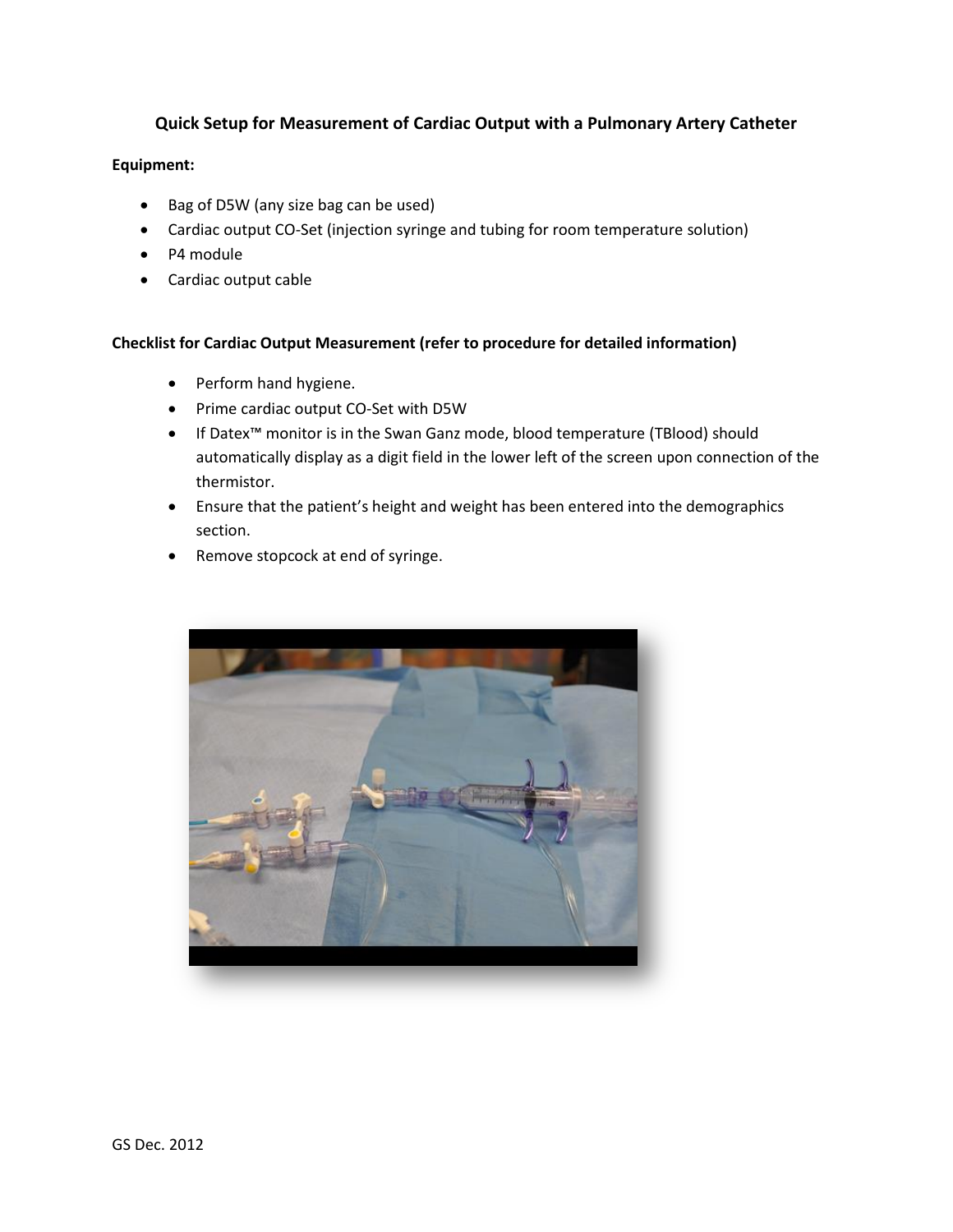- Connect syringe to the blue (injectate port) side of the bridge.
- Connect cardiac output cable to pulmonary artery catheter thermistor (Note: the thermistor has 3 pins; this is the normal appearance).



- If the digit field for CI (cardiac index) is not available, turn it on as a digit field.
- Connect injectate temperature probe to syringe.
- Collect hemodynamic readings before measuring cardiac output. Print waveforms from snapshot function and determine CVP and wedge if appropriate. Post in chart.
- Confirm PA tracing on screen.
- Confirm that there are no vasoactive drugs infusing into the proximal injectate port (blue). The preferred port for vasoactive infusions is the introducer.
- Confirm that there are no cold blood products or infusions at rates > 100 ml/hr infusing into the introducer or VIP/Paceport lumens (these can change the blood temperature and alter the cardiac output measurement).
- Press "Wedge, CO,ScVO2" button on monitor.
- Select "CO".
- Open D5W line and slowly draw exactly 10 ml of D5W into syringe.
- Close stopcock to maintenance IV and open stopcock to syringe.
- Select "Start cardiac output".
- Observe the injectate temperature. It is important to watch this during the initial injection to ensure that it falls. Ensure that the injectate temperature is between 18-25 degrees.